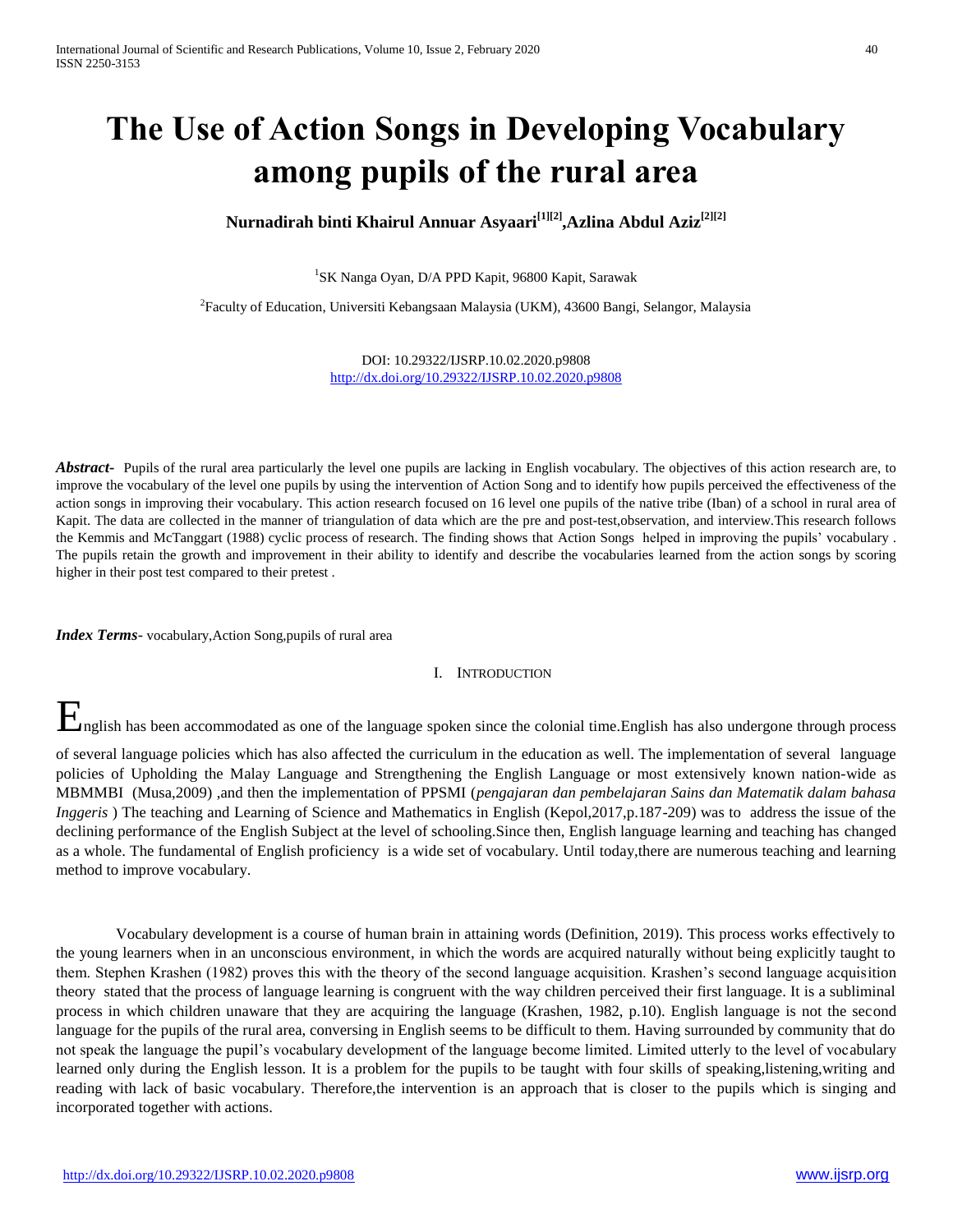### *II.* RESEARCH ELABORATIONS

#### *A.Literature Review*

Vocabulary development is a course of human brain in attaining words (Definition, 2019). This process works effectively to the young learners when in an unconscious environment, in which the words are acquired naturally without being explicitly taught to them. Stephen Krashen (1982) proves this with the theory of the second language acquisition. Vocabulary is essential in order to be fluent in English. It acts as the foundation blocks to next level of English learning. It is without vocabularies one is unable to come up with words to compose a sentence. It is estimated that between 6000 to 7000 words should be known by the language learner and between 8000 to 9000 words should be known by a learner to be able to build well-written sentences (Lebedev,2019).

Another important discovery in English learning is that there is a great variety of vocabulary in the first 1000 words by the students, and these words cover 78 to 81 percent of the spoken texts (Lebedev,2019).Therefore, knowledge of vocabulary is considered a necessary component for understanding the simplest written texts (Yan, Goh & Zhou 2018). For example, the English language curriculum practices followed in Malaysia demands the teachers to teach English language speaking in a communicative manner as reported by the study of Yan, Goh and Zhou (2018). It means that learning should be explored with high exposure for teaching and minimum exposure to written form.

 The slow learners can face a significantly high number of issues in learning English lessons because they might not receive a high input. As for such, the study of Yan, Goh and Zhou (2018) argued that new information should be represented in a comprehensible manner for the learners so they can understand new words and process them accordingly. This factor is also a comprehensible way for the learners in understanding and grasping the concepts of English because they could not understand lessons with effectiveness especially when understanding the targeted language. In addition, most of the students are not aware of the importance of the English language and its importance in the context of international language (Hughes 2015). Due to which it causes them to be less motivated.

Mainly, vocabulary can be taught implicitly and explicitly. Language teachers are expected to learn and incorporate both of these implicit and explicit vocabulary learning methods within their lessons. However, Yan, Goh and Zhou (2018) argued that not many teachers have the knowledge and understanding of doing so in language classroom. Therefore, in order to learn new words, explicit learning activities should be used which are based on targeted words.This statement therefore direct the route to the idea of incorporating action song as an intervention in teaching vocabulary. Young learners are easy to be motivated with the right approaches. In this research the approach of the action song is chosen as the intervention. The nature of the pupils chosen for this research is,they are both bodily-kinesthetical and musically motivated types of learner . They enjoyed singing and dancing as part of their favourable activity in any lesson. It is shown through their engagement with the lesson when any teacher incorporated singing and dancing in the lesson.

Song has been known to be effective in implanting memory of the words in the lyrics,let alone to incorporate it with action. Action song is one of the language tool in teaching language. It is also included in the KSSR curriculum standard as one of the ability that can be achieved in the learning standard under the Language Arts skills. Action songs is mentioned in the standard of 5.1; Enjoy and appreciate rhymes, poems and songs, 5.1.1; iii) simple action songs (Kementerian Pelajaran Malaysia, 2010). In the area of where this research is conducted, action songs has been one of the most favourable activity among the pupils regardless of their gender. The tendency of songs being lyrically repetitive and have catchy melody which attract the pupils' interest making it effortless to be learned by young learners. Plus, language is naturally sustained in both structures and vocabulary (Clarke, 2012).In addition, pupils that are usually reserved would be able to be more confident and bold as action songs helps children to balance their emotions (Clarke,2012). Therefore, utilizing actions song is suitable to be used to expose the pupils with basic vocabulary.

#### *B.Methodology*

This research is qualitative in nature. This research is an action research and in the search to answer these research questions, they are, How does the use of the action songs help to develop young learner's vocabulary? and, How do young learners perceive the effectiveness of using action songs to develop vocabulary? . This action research was conducted based on the Kemmis and McTaggart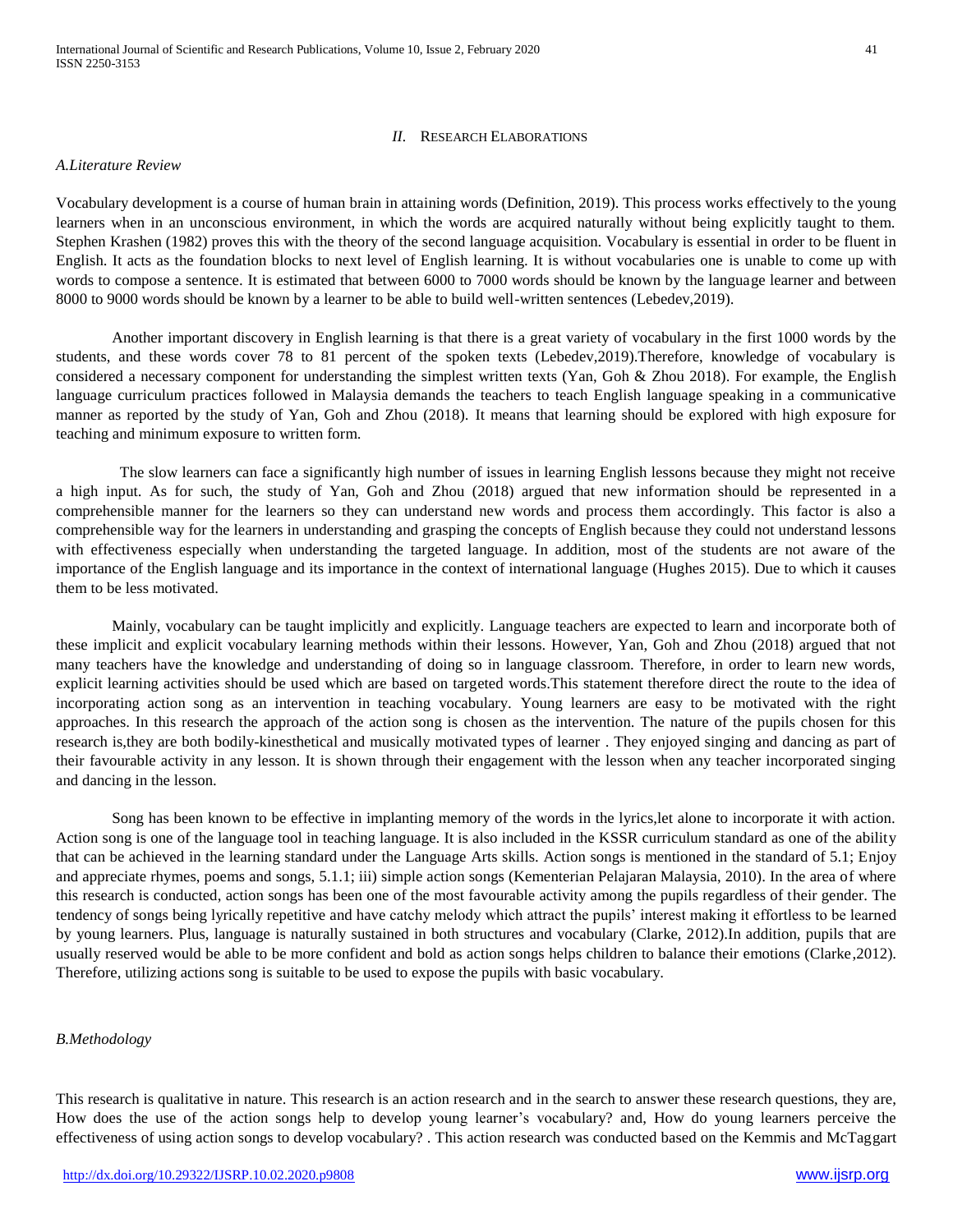(2000) cyclic model.The action songs that are used in this research are originally written and words are chosen from the level one textbooks,and the words chosen are the words with high frequency amount of appearances in the sentences of the textbooks.The melody of the action songs follows the melody of famous nursery rhymes that are famous in the English teaching world.

The population chosen were all from the level 1 pupils with very low proficiency level,and 16 sample were chosen for data collection. The participants are all native Iban speaker and Malay language is their second language therefore English is their third language. With the only exposure to the first language being the conversation they have with the teachers during lesson, it can be concluded that the participants yet to even become fluent with the second language.The data were collected by using three instrument,pretest and post test, observation,and interview.The test were administered in two cycle,the pretest was conducted in the first cycle and the posttest was on the second cycle.The data for observation was collected and recorded throughout the intervention of the action song by using field note.They are introduced to ten songs in different days.The interview was done in group after the post test was conducted.

## *C.Procedure*

This research was conducted within 12 weeks. The pretest was administered during the first cycle before the action song was introduced to them. The first cycle went on for seven weeks.The first three weeks was an introductory weeks for the pupils ,in which the pupils were introduced with all the ten songs.The pupils were introduced to the first three songs in the first week of the intervention,together with the actions.Another three songs were taught to them on the second week,and the other four songs were in the third week. Then the action songs were then practiced with them everyday for four weeks for observation data for the first cycle.The second cycle started off on the eighth week. Then the observation data was collected again for another four weeks.On the twelfth week,the post test was administered and followed by interview which was done in group. Example of the question of the test is shown in Figure 1.



Figure 1.One type of question from the test.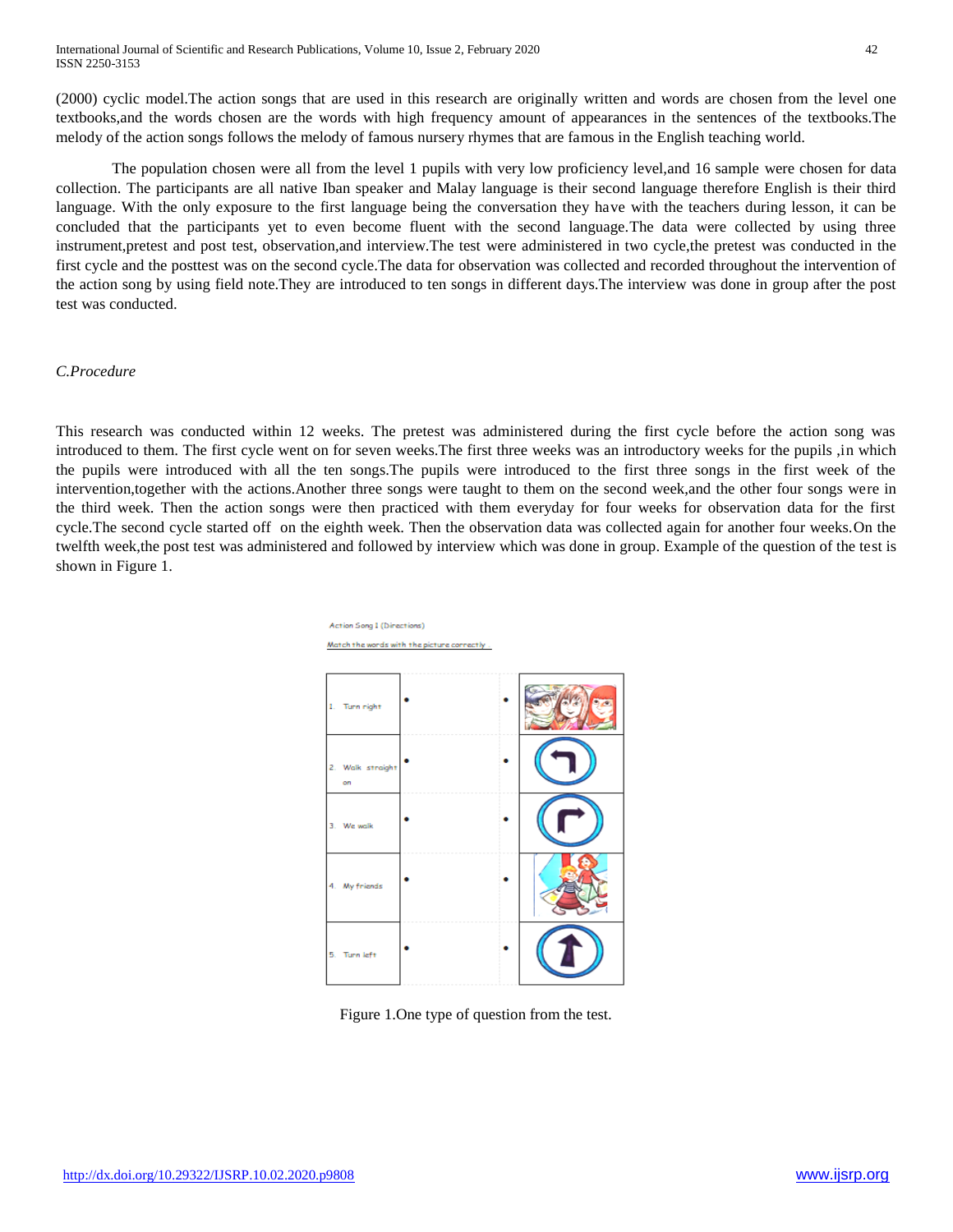The questions for the pretest and post-test comprises of 99 questions on words of the vocabulary that pupils needed to be exposed with. The questions were tested on 115 words taught in the action song.

# III. FINDINGS AND DISCUSSION

Central tendency of descriptive statistics is selected to analyse the mean of pretest and post-test score of the pupils test using Statistical Package of Social Sciences (SPSS) IBM 23. During administrating the test in the first cycle,the pupils were mainly just guessing the words based on their prior knowledge of the picture shown in the test. The amount of correct answer during the pretest was also merely luck as when being asked on how they manage answered some questions correctly, they said they were basically just matching the picture with any picture that they thought would make a nice pattern of line in the pages. It shows that they were even lacking the knowledge on most of the action of the cartoon in the picture of the test. The situation was far more different when they sat for the test for the second time. Several pupils even whispered to their friends that they have answered the test before and to them it would be easy during the second time they took it. They were right. Their pre-test score and their post-test score have a significant different. The distinct features of the pupils' score is showing that the pupils improved steadily. Table 1 shows the result of the pupils' pre-test and the post-test.

| Pupils           | Pre-test | Post-test |
|------------------|----------|-----------|
|                  |          |           |
| P <sub>1</sub>   | 17       | 65        |
| P <sub>2</sub>   | 17       | 91        |
| P <sub>3</sub>   | 13       | 91        |
| P <sub>4</sub>   | 24       | 94        |
| P <sub>5</sub>   | 10       | 79        |
| P <sub>6</sub>   | 15       | 84        |
| ${\bf P}7$       | 20       | 76        |
| P <sub>8</sub>   | 14       | 91        |
| P <sub>9</sub>   | 25       | 97        |
| P10              | 15       | 64        |
| P11              | 12       | 41        |
| P12              | 21       | 82        |
| P13              | 30       | 95        |
| P14              | 13       | 13        |
| P15              | 10       | 58        |
| P16              | 11       | 60        |
|                  |          |           |
| Total mean score | 16.69    | 73.81     |

Table1.The Pre-test and Post-test score .